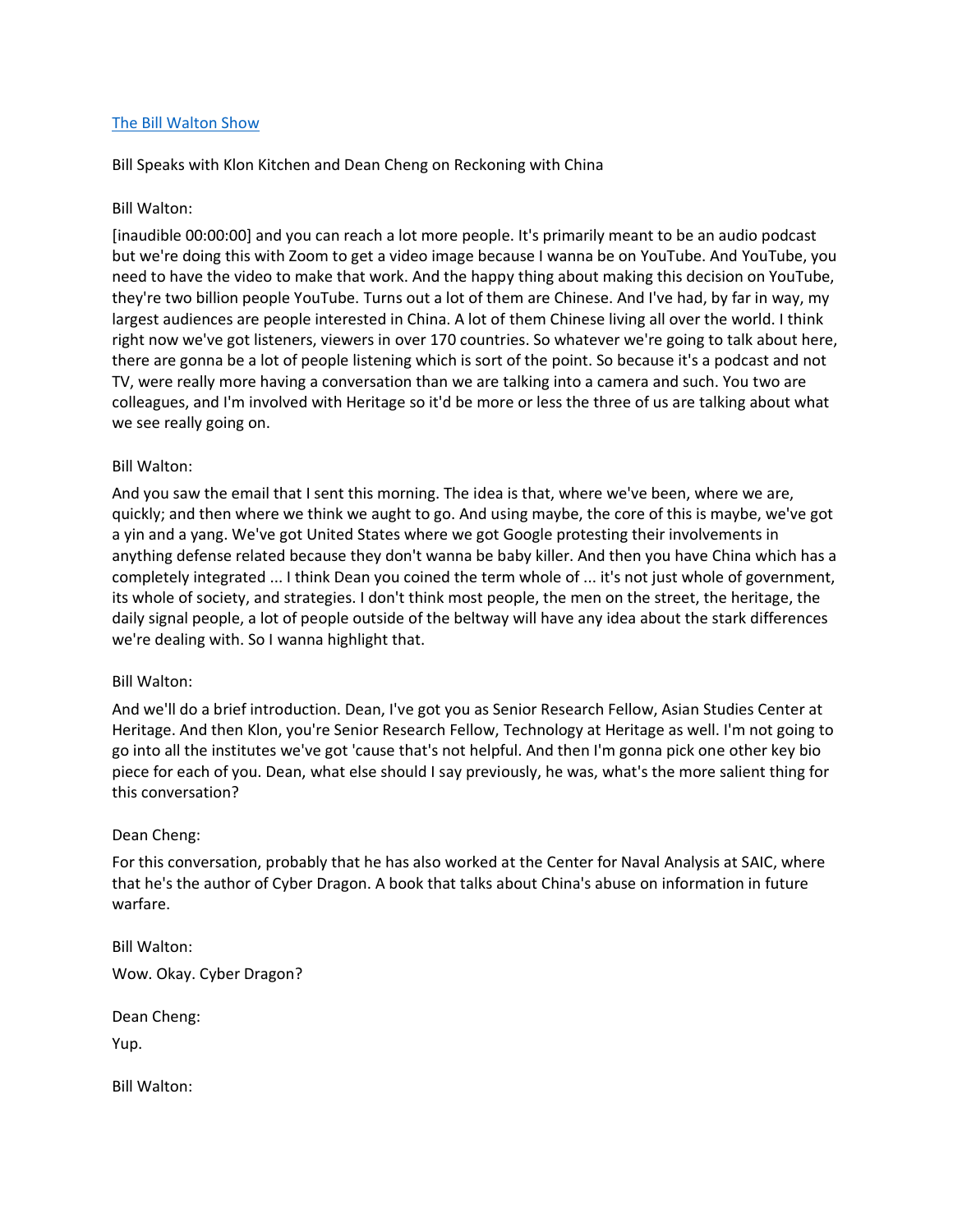And the Center for ...

Dean Cheng:

Naval analysis.

Bill Walton:

Naval Analysis. And I got your bios here, but let me just write is down. And then Klon -

Klon Kitchen:

Sixteen years in the U.S. Intelligence Community and former National Security Advisor to Senator Ben Sasse.

Bill Walton: Sixteen years in the National Intelligence Community?

Klon Kitchen:

Yeah in the U.S. Intelligence Community.

Bill Walton:

And Ben Sasse.

Klon Kitchen: National Security Advisor to Ben Sasse. Yup.

Bill Walton:

Okay. We'll go for that 35-40 minutes. We won't edit, we'll just talk back and forth. I think the more ... and you guys are wonderful at this anyway ... the more revealing anecdote or telling detail or alarming fact or that sort of thing; the more we can take it down to vivid images, I think the better we'll communicate. Backing up just a bit, I think the United States is got a big problem because were not doing enough to think about China. We need to ... I see this as raising awareness in that process so ... Here we go.

Klon Kitchen:

Great.

Bill Walton:

So we're gonna get started. Let me pull together my notes. Okay Marie, we good to go?

Speaker 1:

Yes we are.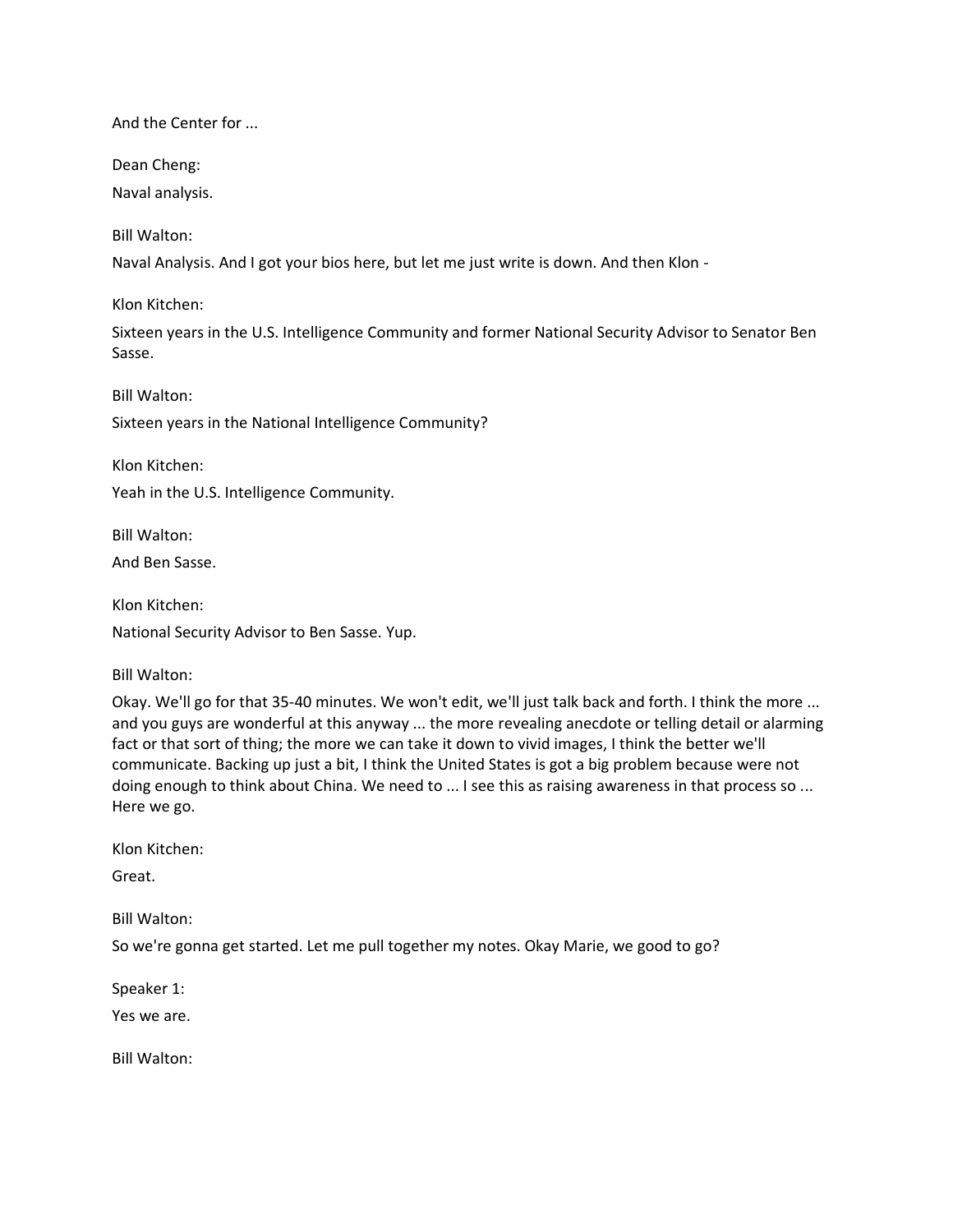Just so it's clear. I've got another camera over here and I'm gonna be framed like this and Klon, you're gonna be framed in this part of the screen. Dean you're gonna be on this part of the screen. So we'll be the three of us on the screen, a little bit like it looks like on Fox or the other stations.

Dean Cheng:

Okay.

## Bill Walton:

Welcome back. Today I'd like to talk with you again about China and the strategic challenge it poses for the United States. For those of you watching on YouTube, you might notice we've got a little different set here, different background. We're taping this from my house out in Virginia on the side of a mountain. And we're gonna be talking about Chinese technology and telecommunications expertise among other things and we don't quite have their level of technology here on this side of the mountain so bear with us if we get cut out on the feed.

# Bill Walton:

China, did you know that China's got nine of the top 20 technology companies in the world? The 30-40 percent of graduates from Chinese colleges major in science and technology? Did you know in the United States it's only about five percent? Did you know that China plans to devote almost two and a half percent of it's GDP to scientific research and development? And that their venture capital industry which has been one of the glories of the United States in its innovation machine, now is as large as the industry in the United States at roughly \$50 billion and growing. And China also has a search company that's capabilities are equivalent to Google and an online shopping company that's equivalent to Amazon? There's a lot we don't know, there's a lot we should know about China and you gonna, I think, appreciate what we wanna be dealing with. These are some of the things you need to know. They also just built the largest telescope to study the universe. And robots, we're concerned about job loss in the United States. Well their use of robots is growing dramatically in China, in their factories and they actually have fully unmanned factories.

## Bill Walton:

With me to learn about this and China's grande strategy are two very, very smart men. Senior Fellows at Heritage Institute, Heritage Foundation, where I'm a trustee. Klon Kitchen, Senior Research Fellow, Heritage. You spent 16 years in the U.S. Intelligence business, Intelligence Community and was a Senior Advisor to Ben Sasse, U.S. Senator. Also, with me is Dean Cheng who was a Senior Research Fellow, and he worked in the Center for Naval Analysis and also is an author of a very compelling book, which I hope you'll, after watching the show or listening to the show, you'll pick up called Cyber Dragon.

## Bill Walton:

Dean. Klon. Welcome. [crosstalk 00:07:44]

## Bill Walton:

Dean, you've recently testified to Congress about the science and engineering technology strategy that China has and laid out for Congress pretty much where they are and where they're going. Could you start us out with a bit of summary on that?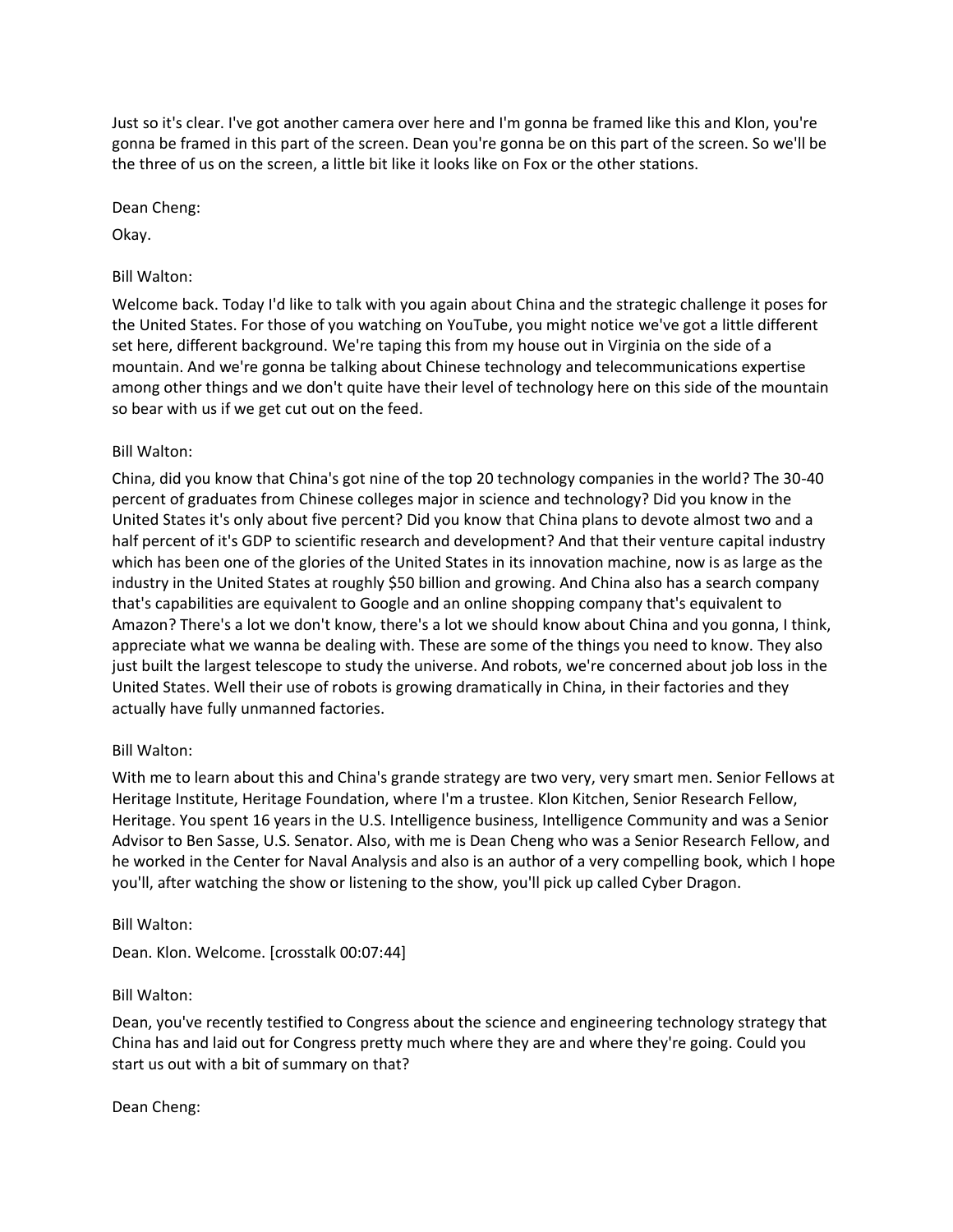Sure. So the Chinese sees science and technology as feeding into all of the elements of what they term Comprehensive National Power. Comprehensive National Power is basically, how do you rack and stack all the world's [inaudible 00:08:17], how do you compare a Brazil, a France, an America and a China? And so you have the military piece of course, you have the economics, you have political unity, you have diplomatic respect, you even have cultural security. And from the Chinese perspective, science and technology affects all of us. The military part is pretty self-evident; better weapons, more accurate capabilities, longer range.

## Dean Cheng:

But economics is particularly important. You don't want to simply make washing machines and t-shirts for other people. You want to design the operating system that is on everybody else's computers. You want to design space systems that's from your interests, not rent other people's systems. It even has an impact on your culture and your political reputation. If you're a science and technology powerhouse, other countries respect you more. Think about how often everyone around the world has raised the idea of, well you know, we've gone to the moon. When we say we've gone to the moon, we mean the United States has gone to the moon. China wants to put a man on the moon eventually, partly to make a point. You know what, China can also do the same sorts of things.

## Dean Cheng:

So to that end, as you noted, they are willing to spend 2.5 percent of the world's second largest GDP, on research and development. They are developing a broad array of space capabilities. They are experimenting in genetics, even on humans at this point. Something that we have some real ethical issues and worries about. Information technology, seven of the world's fastest supercomputers are Chinese. People had always a sort of assumed what one be a [inaudible 00:10:05] or an American. But only this year did we finally retake the world's fastest supercomputer title. But for the last several years, its actually been Chinese.

## Bill Walton:

Didn't we have one in progress and Congress decided to kill the project because it was too expensive?

## Dean Cheng:

That's a different project. I think that was the supercollider. Again the Chinese are willing to pour money into basic research because they see that potentially also [crosstalk 00:10:37] the reputation.

#### Bill Walton:

And they not only wanna go to the moon, they wanna go to the dark side of the moon. Been listening to Pink Floyd I guess about [inaudible 00:10:45].

#### Bill Walton:

Klon, you wrote recently about Google and about Google's unwillingness to be involved the U.S. Strategic Initiative of Technology Defense and that sort of thing. And one of the things I'm sure Dean hadn't talked about yet but there's a cohesiveness in China that the station between government industry and the rest of society really isn't there. There all working more or less for common purpose, or at least at a high level they are.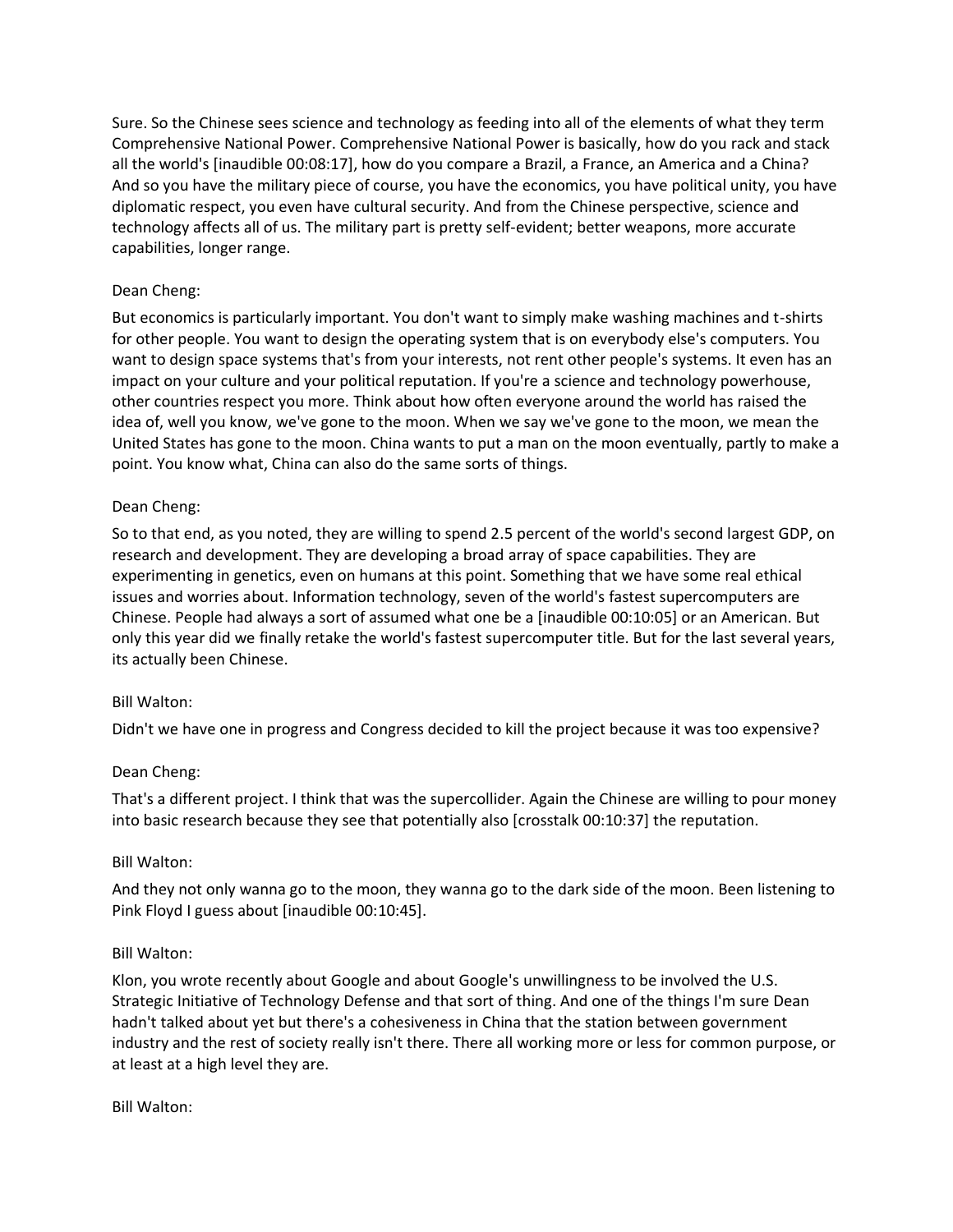### Klon.

### Klon Kitchen:

Yeah you're exactly right. One of the things that the Chinese have been very deliberate and cultivating and seem to be increasingly capable in executing is an integration of the state, the industry and academia. So Tsinghua University which is their version of MIT, has recently rolled out a brand new program that explicitly has as its name, the development and delivering of cutting edge artificial intelligence technologies to the government, to the military, to the intelligence community there in China. The Chinese government, as Dean lays out so well, understands that technology is the bedrock capability that then facilitates the other elements of national power and it is seeking to leverage all of its aspects of society to achieve their aims.

## Klon Kitchen:

Now, historically where the United States has been able to thrive is a lot of that integration and cooperation has happened quite organically, it didn't require state compulsion. I think there was a broad shared understanding that American economic growth and superiority led to national thriving in general, it led to a more healthy business environment, better governance, better industry and that was a self-perpetuating reality. One of the things that is beginning to challenge that though, is particularly in the tech industry. Many of the top companies self identify as global [inaudible 00:13:05]. They tend to be American companies who operate internationally; but they take on a persona and self-identify as sort of global actors. And for I think some legitimate or at least understandable reasons, they seek to portray themselves as kind of neutral actors in the international economy.

### Klon Kitchen:

One of the challenges however, is that because of the way China, for example, is pursuing its economic policy and deliberately using its market as a means of compulsion; many of these companies are being essentially forced to choose a flag. And so, in the case of google, a key example of that is how they are considering rolling out or delivering a government approved censored search capability in China for the express purposes of regaining access to that market. So that is something that the government is requiring of them and they seem to be willing to comply.

#### Bill Walton:

Yeah, as you've written, I mean google, is basically, four thousand of their employees say they don't wanna work with the Defense Departments project Maven because the part of the United States war machine, yet they turn around and deliver technology into China.

#### Bill Walton:

Dean.

## Dean Cheng:

Well I mean, this is an interesting turn around, American corporations have often been able to benefit. We operate globally and so we wind up hiring globally and benefiting from the huge pool of talent that comes from both, not only within the United States but outside. The chairman of PepsiCo recently changed hands but the outgoing chairman was an Indian woman, right, because India's a huge market for Pepsi products and she was smart and therefore rose to the top of that ladder. That's a great benefit. What the Chinese have done howev -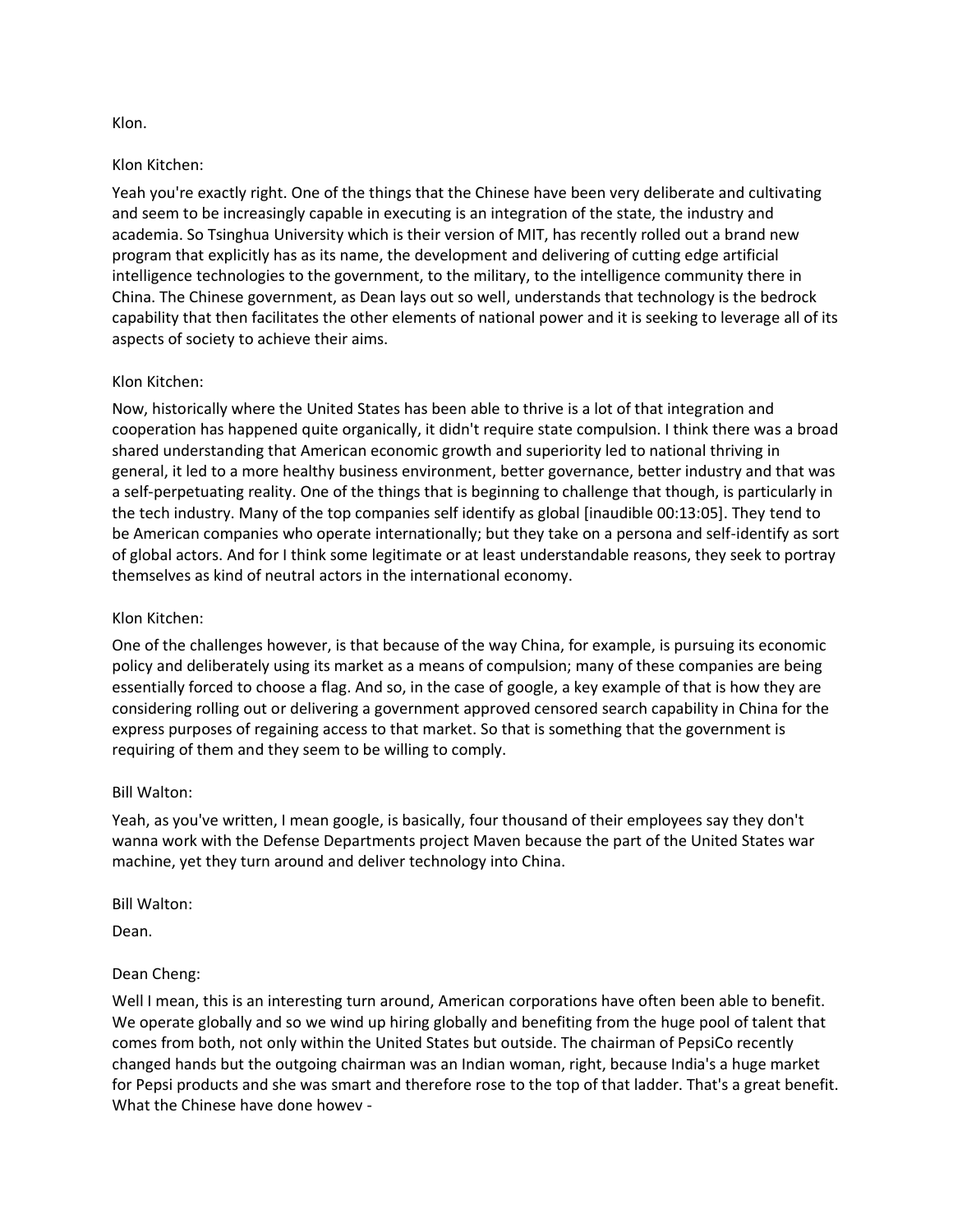# PART 1 OF 3 ENDS [00:15:04]

### Dean Cheng:

... that ladder. That's a great benefit.

Bill Walton:

Mm-hmm (affirmative).

## Dean Cheng:

What the Chinese have done, however, is to flip this on its head, which is to say if you want to operate in China, you're going to have to play by our rules, rather than we have to play by your rules.

## Dean Cheng:

Particularly in information technology, this is facilitated through the so-called Great Fire Wall of China. It's not just that Google can't operate in China, because the Chinese government doesn't want them there. But, it's almost impossible to access Google, because the Great Fire Wall of China prevents Chinese people, Chinese internet users, from accessing Google, YouTube, Facebook, Twitter. In an interesting way, it is electronic mercantilism.

## Bill Walton:

Well, interesting, the shows I've done on China, you can see the firewall working. Now, we've had tremendous interest among Chinese living all over the world. I think over 170 countries have been represented by people watching or listening to this on YouTube but nobody from China. At least they haven't shown up in the YouTube statistics.

## Bill Walton:

I don't know, Klon, you worked in the defense intelligence community for years, what's your take?

## Klon Kitchen:

Yeah, so I'll pick up on your point on the Project Maven issue. What Project Maven was, it's a Department of Defense research initiative looking to use artificial intelligence particularly what's called image recognition. Artificial intelligence that is able to see and understand pictures and apply it to a broad range of defense initiatives.

## Klon Kitchen:

Now, certainly, that would include offensive capabilities, but it is also the types of things that we would deploy in support of humanitarian aid efforts, or, for example, we could put it on a drone, and it could fly ahead of a convoy and proactively identify potential improvised explosive devices or scan wide areas and very efficiently look for a downed pilot or all kinds of humanitarian and otherwise nonviolent applications.

## Klon Kitchen:

The Google employees, about 4,000 of them, very few of whom actually worked on that project by the way, signed an internal petition saying we don't want to be a part of war-making, which as a private company they can make that choice.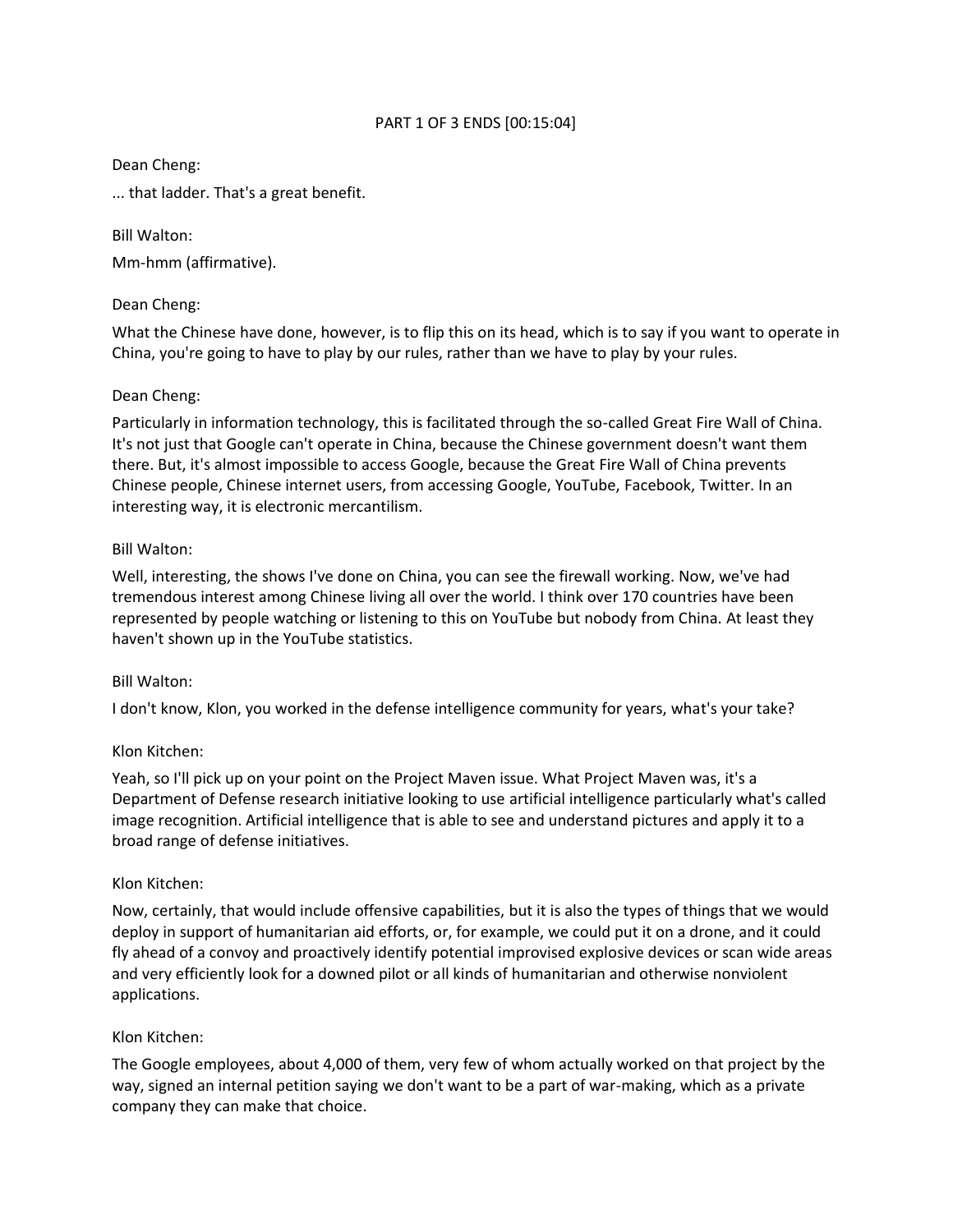## Klon Kitchen:

Where it became particularly problematic though was they issued this set of artificial intelligence principles that they would seemingly violate with virtually any interaction and cooperation that they would have with the Chinese government. There's no doubt that their research and that their capabilities would be employed by the Chinese government to suppress human rights, to suppress political dissidents both inside and outside of China, and a whole host of other violations that would seemingly violate the principles that Google's articulating.

### Klon Kitchen:

What Google has is a real internal coherence problem. That they're not doing a good job of articulating, and that is over the course of time I think cultivating broader and broader skepticism about how they think about these things.

### Klon Kitchen:

The final point I'll make, and this is the bigger point to your question, the reality is, is that there is no scenario going forward where the United States is able to secure its national interests without integrating the private sector at the root level of policy and strategy. That is because so much of these capabilities, so much of this talent, and so much of the data itself resides in the private sector.

### Klon Kitchen:

We have to find a better way of bridging these communities, so that the antagonism begins to recede, and the cooperation expands.

## Bill Walton:

Well, Dean, you've written about the ... It seems to me, we've got a tremendous cultural difference here. Where China sees itself as one whole thing with a national strategy, and people feel then caught up within that. A long history of authoritarian rule and people are just fine with that, and they're doing well.

## Bill Walton:

Since Mao has died, the wealth creation in China has been extraordinary. Most people in China thank the Chinese government for doing that. If you want to enlist us in the national strategy, let's have it, because we're thriving here.

#### Bill Walton:

Whereas in the United States, we're individualistic. It seems like national security is also colliding a bit with the culture wars. Where the culture wars, we've got people that don't think America's such a great country. Whether it's Google or employees at Google, they don't want to do anything to help advance America's interests in the world. In China, my perception is they don't have that issue, yet.

Bill Walton:

Dean, what are your thoughts?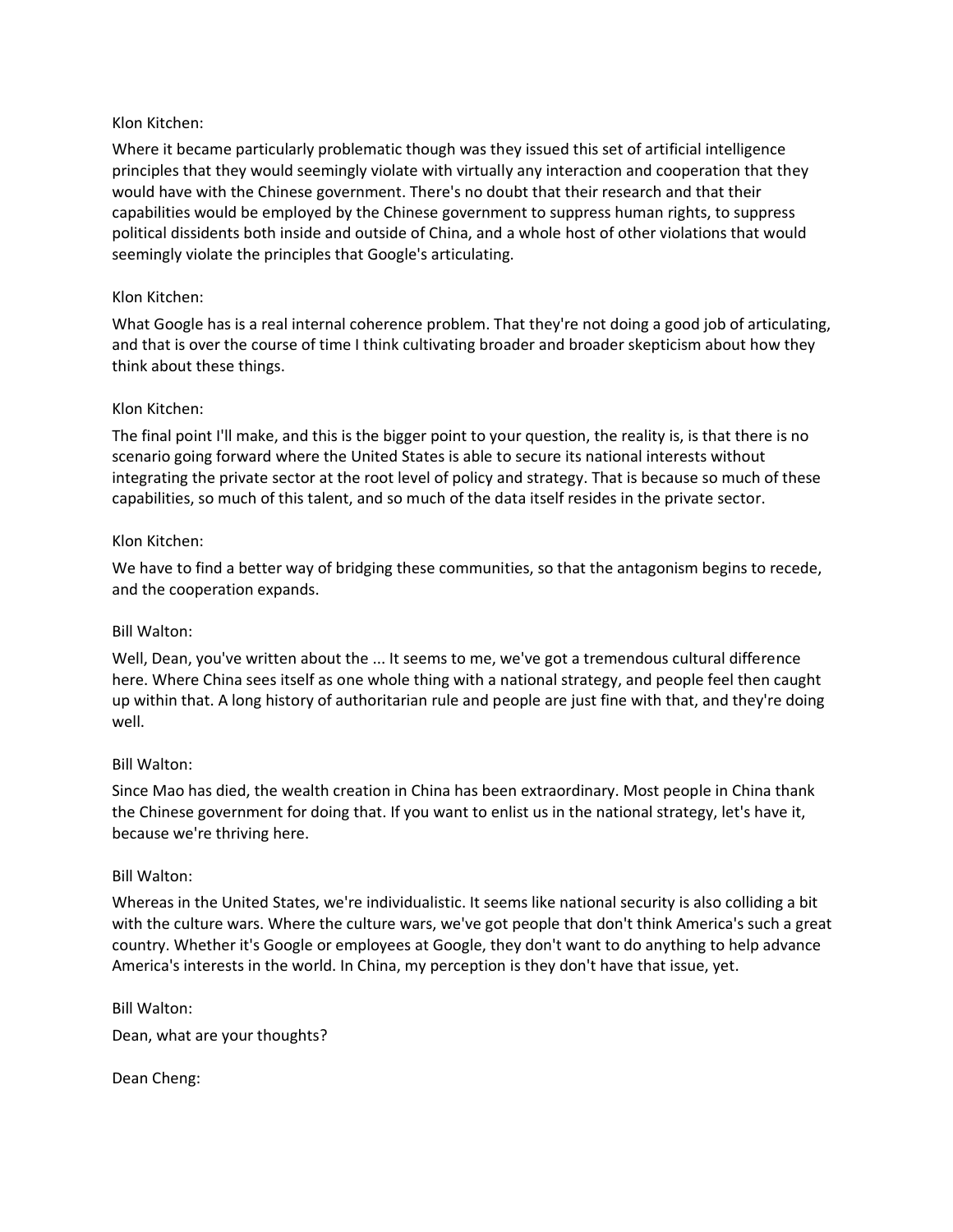It is important to recognize that, on the one hand, it's very had to create consensus among 1.3 billion people. One of the really interesting things that the Chinese have tried very hard to hide is the amount of internal unrest.

## Dean Cheng:

China's defense budget has been rising by double digits almost every year except for the last couple since the mid-1990s. What is fascinating is that's external security, the Chinese military, the People's Liberation Army.

# Dean Cheng:

China's internal security spending, the People's Armed Police, Ministry of Public Security, as far as we can tell from the very spotty Chinese numbers have been rising even faster. What that says is that there is a lot of internal unrest. Part of the reason for the Great Fire Wall of China, part of the reason why every phone call, every text message, every social media outlet is constantly being monitored, both through artificial intelligence and human sensory, is because they see this as a fundamental threat to them.

# Dean Cheng:

Within that context then, the Chinese see the ability of the free flow of information into China as something that has to be stanched, almost at any cost.

## Bill Walton:

Well, it used to be said of China that all that held it together was an imperial culture and taxation. You're saying though that technology really radically changed that calculus.

Dean Cheng: Well and-

Klon Kitchen:

Absolutely.

## Dean Cheng:

If I can just add to that, I think we're about to even see what it looks like to have that essentially super enabled. What we're going to be seeing is a type of technologically enabled authoritarianism, unlike anything we've ever seen before.

## Dean Cheng:

When you put that into context of say, the emerging social credit score that the Chinese government is doing where individual citizens will be assessed a running score, a citizenship score, if you like, based on voting patterns and purchasing habits and whether or not they adhere to social norms and a whole host of other things. All of which are increasingly collectible now as the Chinese government rolls out an advanced surveillance state.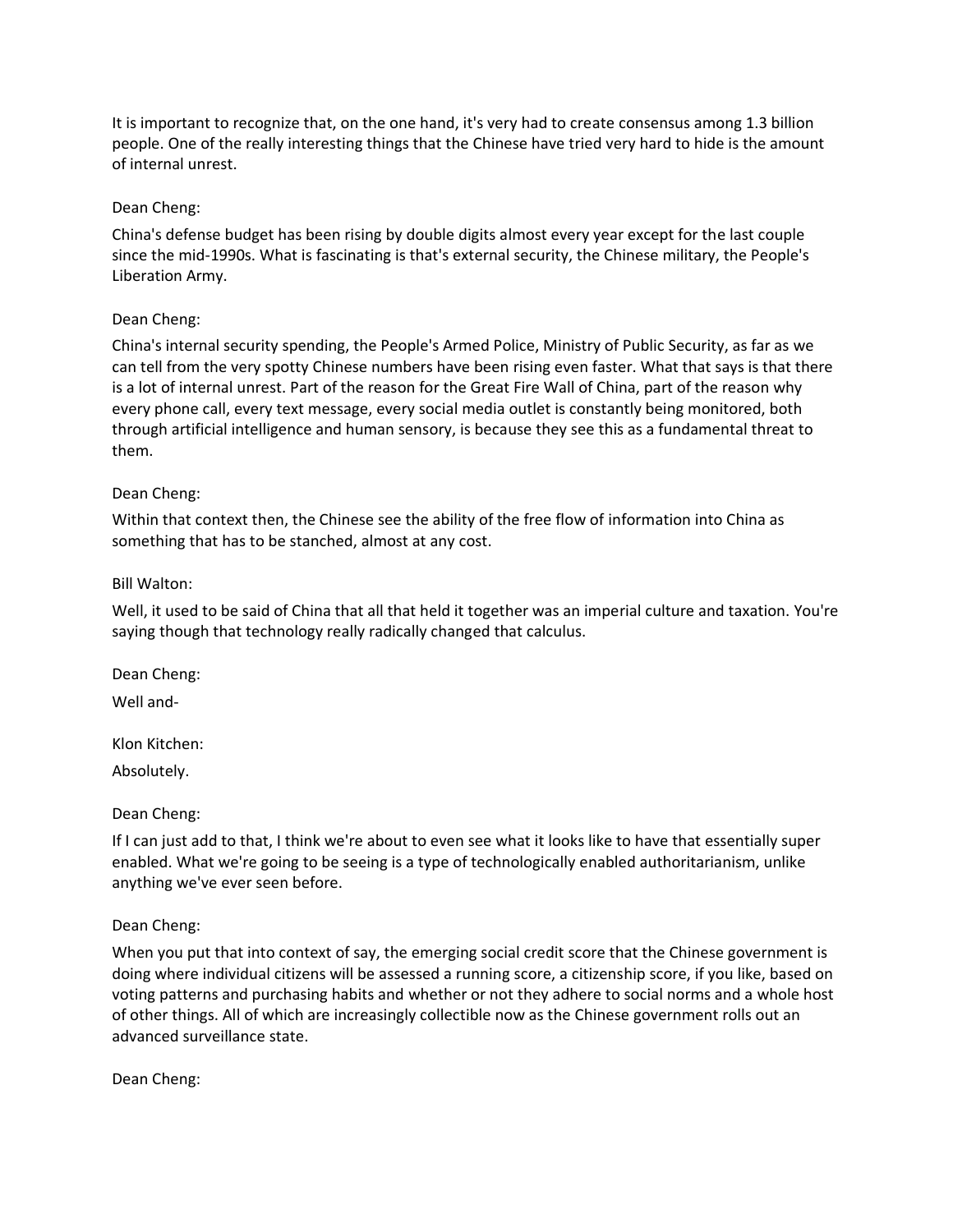Well, that's going to then enable these sophisticated, or lack thereof, or not sophisticated assessments about the citizenship viability of an individual Chinese person. Those decisions will affect what jobs they can have, where they can live, if they can move, what type of ...

### Dean Cheng:

What we're going to see then, the bottom line is, is a level of authoritarianism that is highly desirable to the Chinese government. That is previously unseen, and the government's going to be in a race. I think that they're going to racing to realize as many, from their perspective, of the benefits of this type of technological enabled authoritarianism as possible, faster than the inevitably socially corrosive impact of that type of authoritarianism. I think it's frankly unknown as to who's going to win that race.

Klon Kitchen:

Can I follow up on that real quick?

Bill Walton:

Jump in. Yeah.

### Klon Kitchen:

It's important to recognize, for example, that the Chinese media environment is state-owned, newspapers, television, et cetera. When a story is played up in Chinese media, it's almost always, because the government supports it.

### Klon Kitchen:

One of the stories that they've been playing up is women are now, according to the Chinese media, picking their dating partners based on their social media, basically, their Chinese social credit score. Basically, keep in mind, because of Chinese demographics, there are way more men than there are women. The implicit story that the Chinese media is pushing is if you want dates behave, because that's how women are picking their dates.

#### Klon Kitchen:

Whether it's true or not is a separate issue. This is the story backed by their social credit score system that they are pushing.

#### Bill Walton:

Wow. Well, but there may be some rationality to that though, because if your job prospects depend on your social credit score, then it's pretty rational for a woman to pick a man who's got good job prospects or income or power or whatever, so it's not crazy.

## Bill Walton:

You guys know Gordon Chang. Gordon Chang writes, and I'm interested in your take on this, that by 2020, Chinese security officials plan to have 600 million surveillance cameras installed. They're bragging that facial recognition software can scan the entire population in one second. That's your billion three people. I guess last April, they picked out a suspect in a crowd of 60,000 people at a concert in Nanking.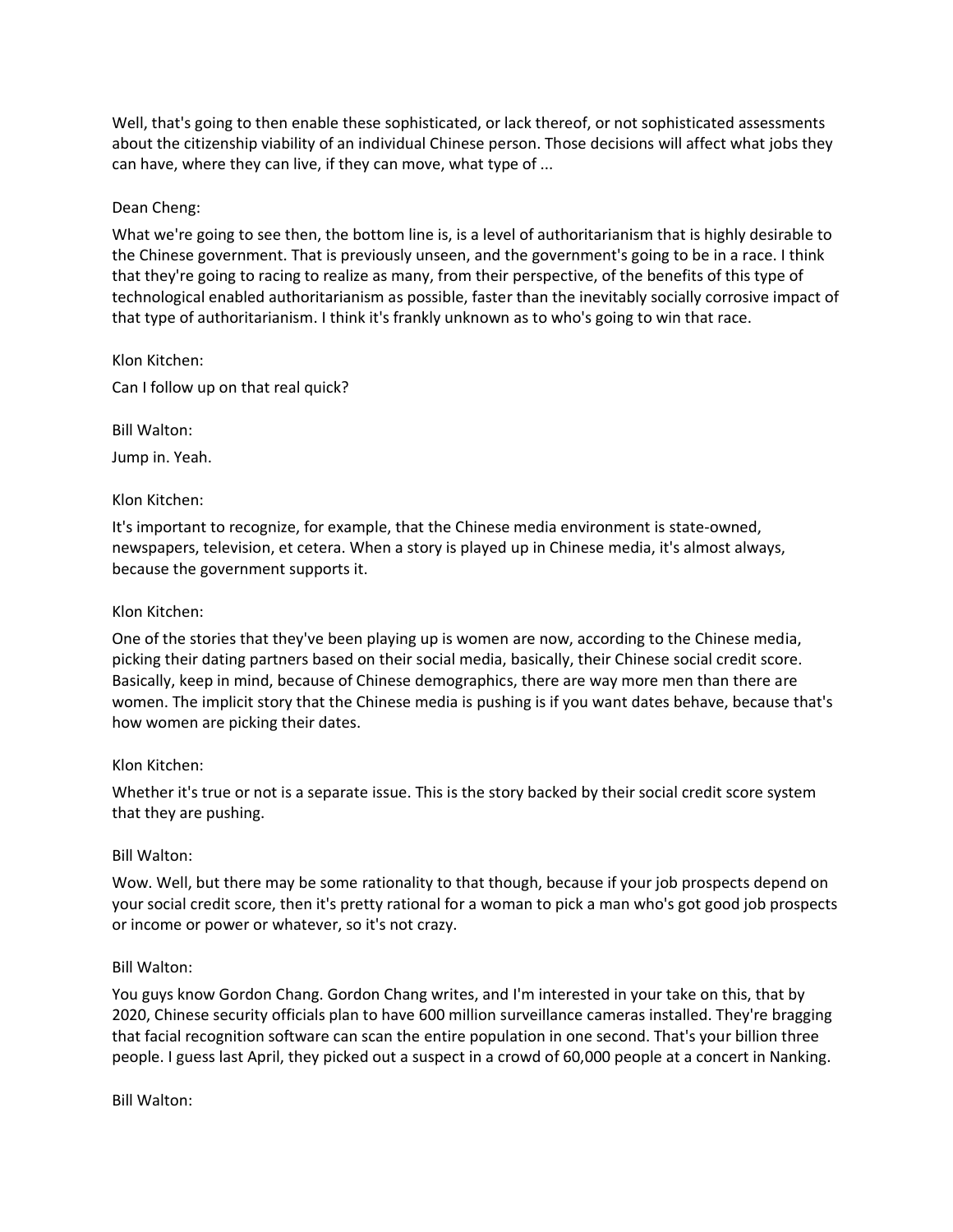Is that consistent with your understanding of where their technology is in facial recognition?

# Klon Kitchen:

Yeah, so there have been a series of competitions for AI image recognition software, and Chinese companies have won that competition for the last four years in a row. They are ...

# Klon Kitchen:

The lifeblood of technology and, particularly, of AI technology is data. The deeper volume of data you have, the more sophisticated and refined your AI algorithms can become. Because the Chinese government essentially has carte blanche freedom of movement to surveil as it sees fit and coupled with its geographic size and its population density, they're able to collect, and they do collect all the data they want.

## Klon Kitchen:

What we have seen is the proving out of that reality. That data feeds AI algorithms.

# Klon Kitchen:

Now, there are trade-offs there. Because of the oneness of ethnicity, there are open questions about whether or not those AI algorithms can then be applied to non-Chinese or non-Asian demographics, and if they'll collect as efficiently and effectively. But, even that I think honestly it's, we're not far from those types of general learning algorithms being applied more specifically, and they're demonstrating real capacity.

# Klon Kitchen:

The only thing I'll say in addition to that is as we think about the Chinese Belt and Road Initiative, this initiative to build out economic and infrastructure ties across-

## Bill Walton:

[crosstalk 00:26:39] Road the way to roll out this outside of China.

## Klon Kitchen:

That's right. The idea of a deliberate, broad building out of economic and political ties across the world to facilitate a grand strategic aim of China. Dean can speak at length about that I'm sure.

## Klon Kitchen:

I think one of the things that will be the key exports along the Belt and Road is going to be this technologically enabled authoritarianism. To the degree that we see China cultivating client states, say in Africa or in Asia or elsewhere-

Dean Cheng:

In Turkey.

Klon Kitchen: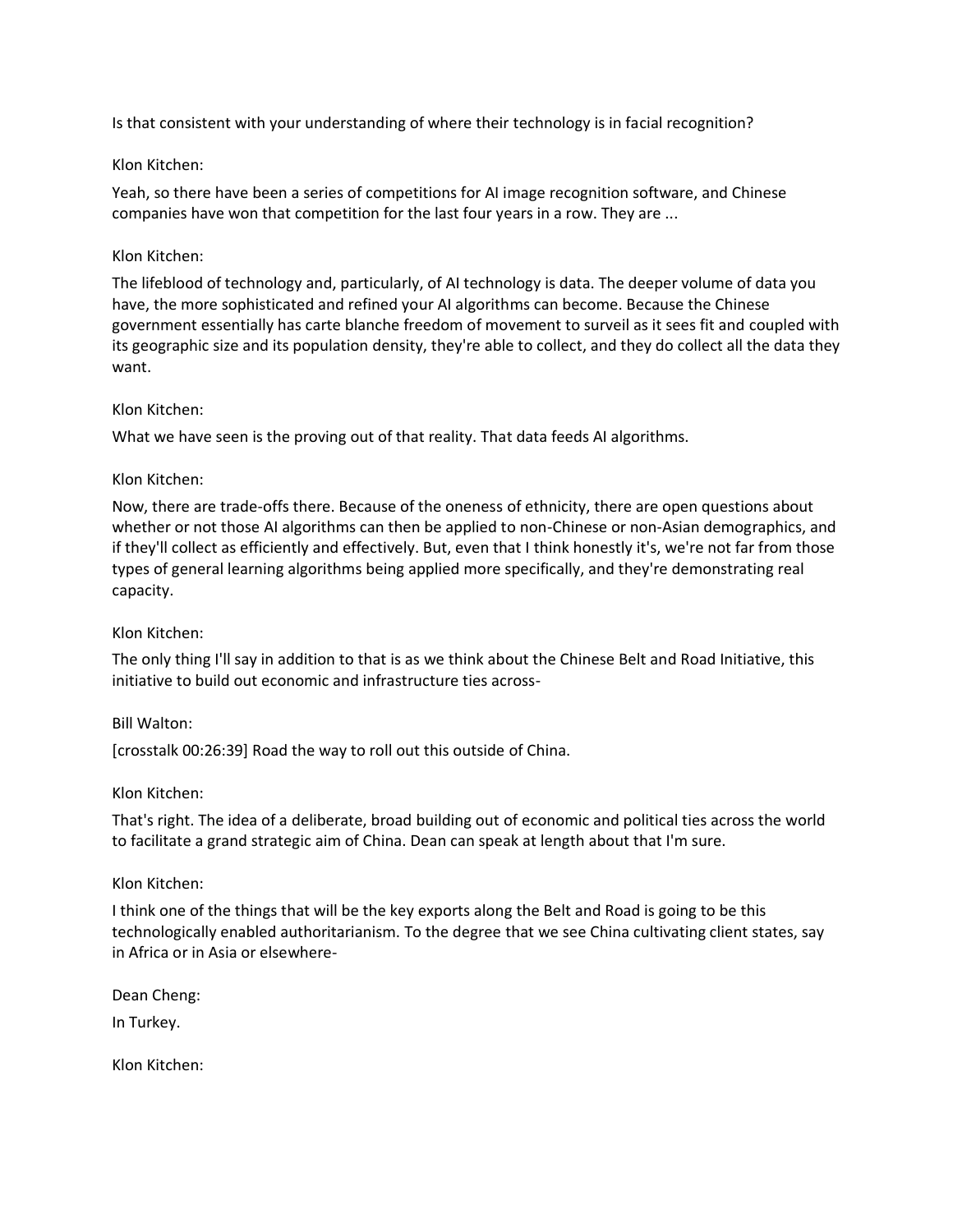Yeah, Turkey, Hungary. We're going to see this type of technologically enabled government be something that those regimes are asking for help with.

Bill Walton:

Dean.

# Dean Cheng:

You don't have to look so far afield. One of the largest sources of closed-circuit and security cameras in the United States is from China. The Chinese are manufacturing a lot of the cameras that are now being put up at your bank, at 7-Eleven, at the grocery store, or the gas station. The problem is it's not clear where that data is going.

# Dean Cheng:

Sure, it's going into the backroom of the 7-Eleven, or the bank, or the grocery store, but it appears that the Chinese have also wired in a lot of that data going back to China which then gets fed into their databases.

# Dean Cheng:

Part of the question in the past has been well, where would the Chinese get all of this information? The same thing applies if you think about it to the depth of data that they have collected whether it was the Office of Personnel Management hack, whether it is the health care agency and insurance company hacks, your health insurance.

## Dean Cheng:

An interesting point here, if you or your viewers have ever submitted your data to Ancestry.com or any of those places that will help you find out who you are, and where you came from that data has been packaged and resold. We believe that one of the biggest clients and customers for that has been the Chinese. Therefore, they've got your image. They've got your health data. They've got your ancestry data. They've got probably your personal banking and all the other information. This is what feeds into building an artificial intelligence database.

## Klon Kitchen:

That's precisely why the Department of Defense last year issued a directive forbidding DoD personnel from owning and operating DGI drones. DGI is one of the most popular commercial drones available. It's Chinese-owned. It was precisely because the data that was being filmed and collected on those drones was being passed back through Chinese servers.

## Klon Kitchen:

This is real. This is happening on a broad, broad spectrum.

## Bill Walton:

I guess my only personal consolation is that when I ran a public company, I used to have The Washington Post publish my compensation every May, so I'm used to being out there at least in that sense. But this is beyond science fiction.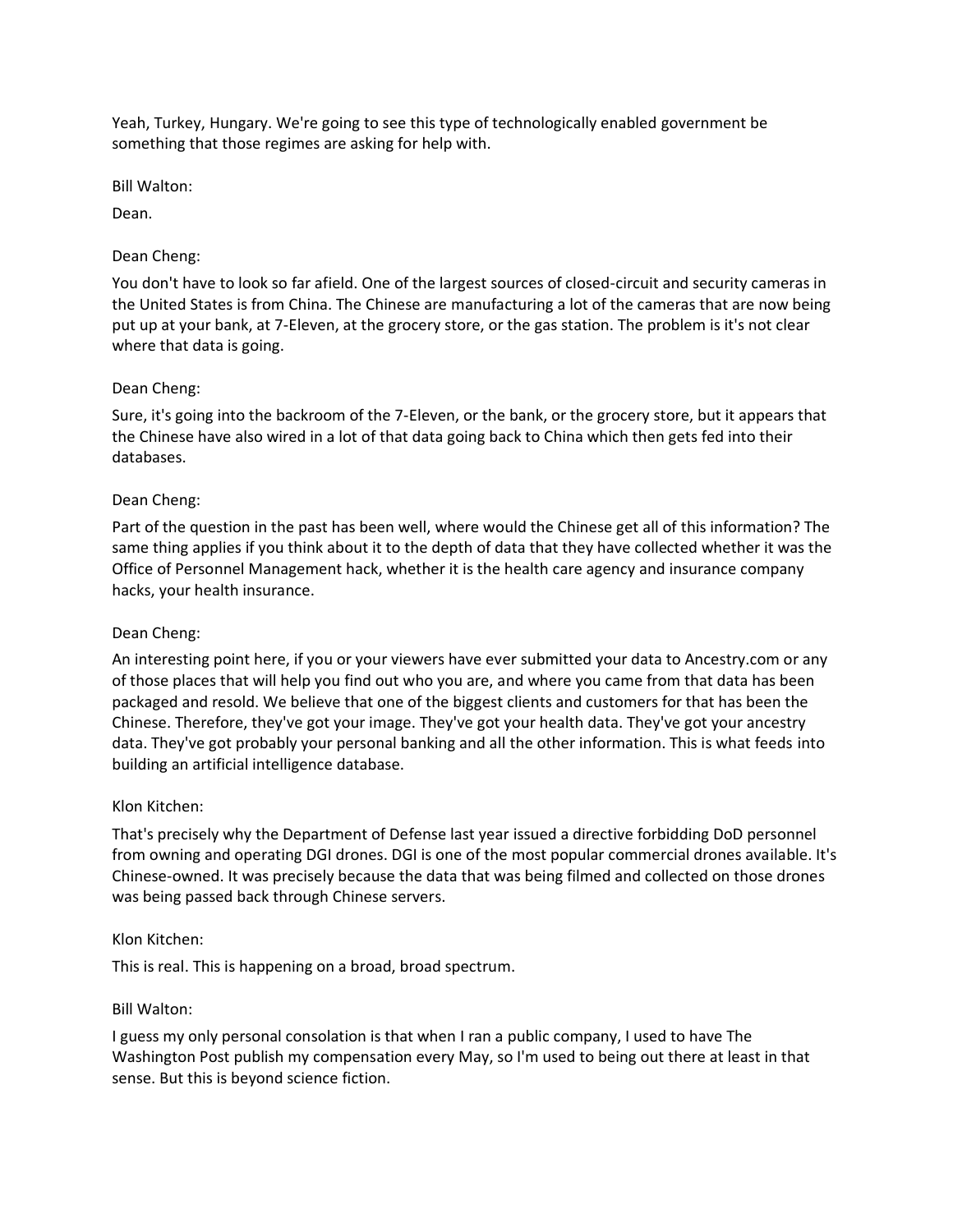## Bill Walton:

They have Belt and Road. They have a strategy to work with countries, some people call it a debt trap, but they say we'll come in and help you build your port or build your infrastructure, things like that. You borrow the money from us-

### PART 2 OF 3 ENDS [00:30:04]

### Bill Walton:

... build your infrastructure, things like that. And you borrow the money from us, and then once you discover you can't pay them back, then they just basically take a 99-year lease, and so this is not just in China. This thing is being rolled out. Are there other examples on this thing here ... I know Germany has gotten concerned about Chinese investment in Germany. What thoughts?

### Dean Cheng:

So, one of the things that the United States has is the Committee on Foreign Investment in the U.S., CFIUS. What that is, is it serves a gatekeeper function. If somebody from abroad wants to come in and buy an American company, then the CIFIUS review process looks it over and says, "Is this strategically important?" So if somebody wanted to buy Google or Intel, the entire company or a huge share of it, CIFIUS would probably say no. On the other hand, Smithfield [inaudible 00:30:54].

### Dean Cheng:

... Chinese have been steadily purchasing high-tech companies in Germany, and there was no gatekeeper for it. So they prevented the sale, the most recent sale [inaudible 00:31:19] I think it was a company named [KUKA 00:31:21], but more importantly, the Germans and other Europeans are now basically saying, "We need something like CIFIUS. We need something that will review any high-tech sales, not a product, but of entire companies if China or somebody like them wants to buy it up."

## Bill Walton:

Well, I think the CIFIUS law though or the process is inside the Treasury Department, and if you talk to ... I talked with those people in 2016 as a part of the Trump transition, and they were really focused mainly on technology ... or not technology but on economic interests and monopoly and the economic impact of foreign investment. They weren't so much focused on strategic, military, and other dimensions of that investment. Isn't there a new law that's being rolled out call FIRRMA, F-I-R-R-M-A, which is supposed to be a more comprehensive attack on this problem?

#### Klon Kitchen:

Yes, they are. It's been over a year-long process of trying to update and refine the CIFIUS mandate in light of the digital age. I think to some degree they've made, I think some necessary and obvious improvements, but one of the challenges when it comes to technology is, unlike in the industrial age where we were concerned about particular types of aluminum tubes, for example, which only had essentially one application, with technology, say with an AI algorithm, it's not the underlying algorithm that's the problem. It's the potential application of that algorithm, and so you can regulate the content of an algorithm if you want, but there's just nothing inherently sneaky or bad about that. It's the potential application of it. So that's one of the key challenges.

#### Klon Kitchen: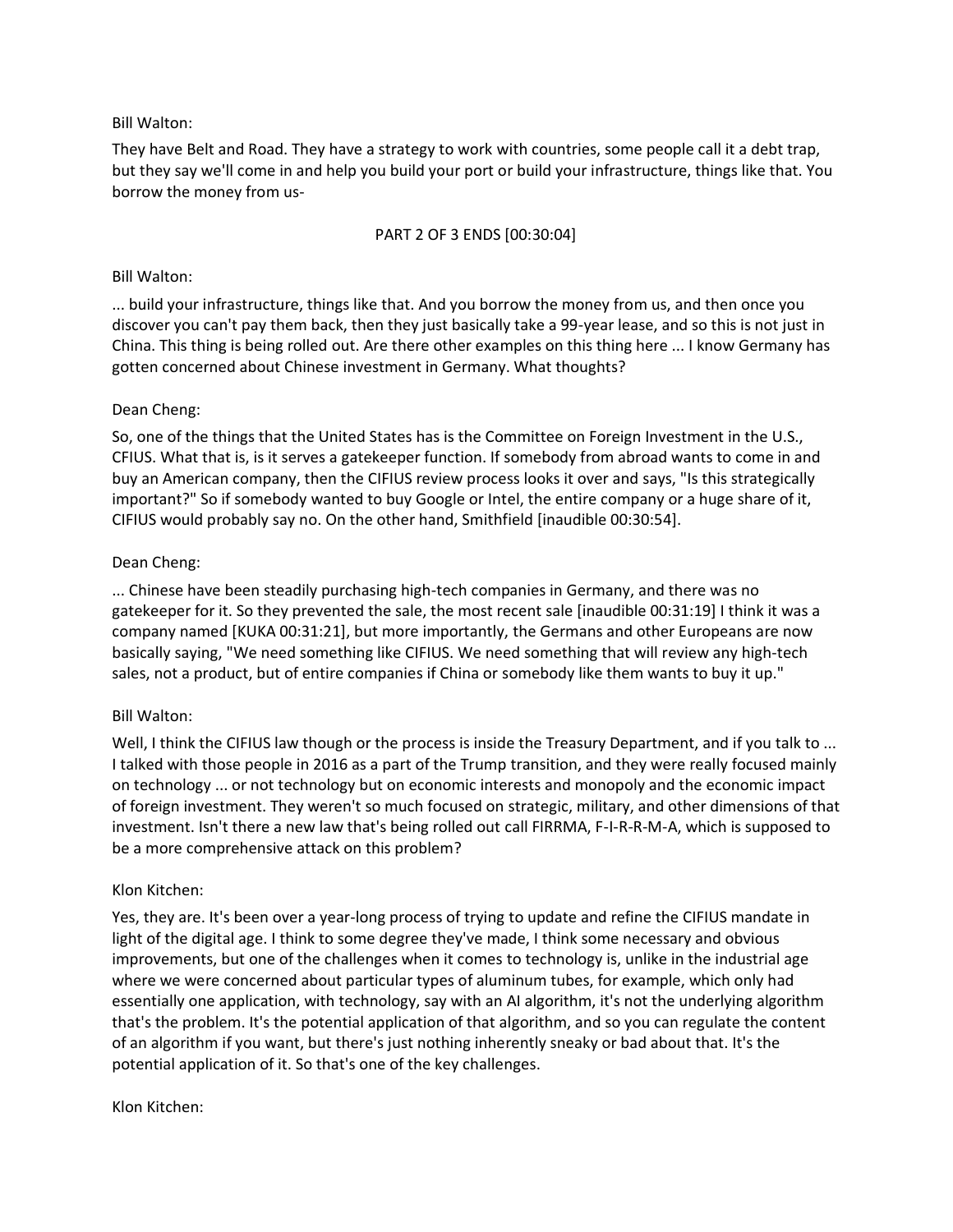The other key challenge is increasingly significant portions of technological advancements are done in what's called open source ways, where it's not being done in, at least significant parts of them, aren't being completed in secret government research facilities. They're being done by private entities, by universities often in the public where portions of the solution are crowd sourced and uploaded to Reddit and you can just download it and tweak it and play with it, and that's kind of the iterative process by which a lot of technology is developed.

# Klon Kitchen:

And so when we talk about the challenge of technological proliferation, when we talk about nuclear weapons, the problem was only a few people have it. How do we keep that to the smallest group possible? Well, one of the challenges with technology, increasingly software particularly, is if anybody has it, everybody has it. So what does that mean? How do we as a nation think through those types of dynamics from a security and defense perspective?

# Bill Walton:

And how do we think about it? Are we organizing the agencies to work together on this? How aware is Congress of this issue? I mean these are certainly not issues that are at their part of the political process. This is not the kind of thing that's deciding elections. I mean how do we raise consciousness to deal with this?

# Klon Kitchen:

I do think that Congress is increasingly feeling the pain point. I think they want to address it. I do think that they are not addressing that as quickly as they might. I think one of the key challenges that they face, frankly is a lack of sophisticated understanding, and trying to appreciate that, but I don't want to get too pessimistic. There are lawmakers out there. When we talk about the Chinese cellphone maker, ZTE and Huawei, precisely because of some the concerns that we've already articulated in terms of where data is going and Chinese access to U.S. sale or infrastructure and concerns about that.

## Klon Kitchen:

People are aware, I think, and are now just trying to figure out what the best approaches are. I think what people probably don't have a sophisticated understanding of is what Dean has laid in terms of the comprehensive nature of the challenge, that it's not just cellphone makers, and it's not just the technologies themselves. It's establishing the standards for the technologies, standards that would facilitate what China wants and that would benefit it. So this is a bigger problem than I think we've dealt with previously in the most recent history, and it's going to require a level of coordination and political will that we haven't demonstrated yet.

## Bill Walton:

How much of this has been forming what Trump is doing and his negotiations with China on trade? I mean Bob Lighthizer is a friend, and it seems like they've got a more ... this is not just about opening up our markets or keeping steel and aluminum companies. I think there's a whole technology component in what they're doing with China. How do you see whether we're getting proper engagement from Trump and Bob Lighthizer?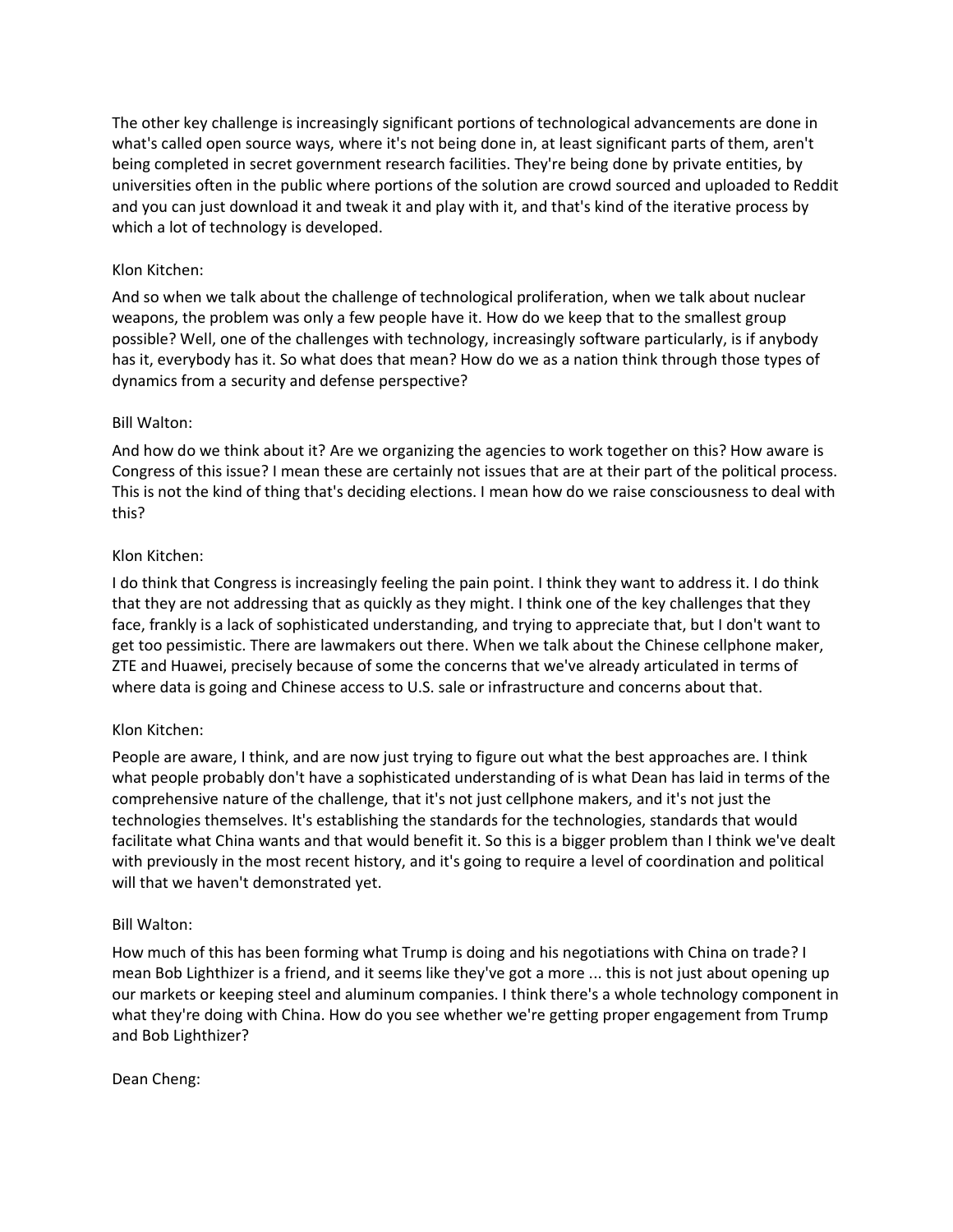Well, the administration has been very clear that as it has been applying tariffs and doing other things, that these are issues that cover a gamut. Some of it is old manufacturing sectors, aluminum and steel, but one of the big complaints that this administration has laid out against the Chinese has been the issue of intellectual property theft.

# Dean Cheng:

Intellectual property theft is not simply buying an airline or a piece of steel or whatever and trying to reverse engineer it. More and more, it is a matter of breaking into the networks and just wholesale scooping up the blueprints, the marketing plans, the formulations and formulas, and this is one of the things that is absolutely vital that we as a nation need to recognize.

## Dean Cheng:

Yes, government absolutely does have a role to play, but so do individuals both people and companies. Your listeners need to recognize that if they are working for a midsize chemical firm or a midsize paint firm or a midsize agricultural firm, just because they're not making absolute high-tech programs or weapons does not mean that they are safe from the Chinese.

# Dean Cheng:

The Chinese are going through their databases, are going through their marketing plans, are going for their intellectual property, that if their marketing and customer relations and R&D directors are going to China, they should not be taking their personal laptops that have their emails, all of their company documents, et cetera. It's really disturbing how often folks still seem to do that because they think, oh, but if I don't make F35s or components, if I don't make navy warships, then the Chinese probably aren't going to be interested in my stuff. If you're going to China to sell them something, they're interested in your stuff.

## Bill Walton:

You bet. I've got about three or four more pages of questions. I think we're going to run out of time before I can get to that. We're going to have to have a part two, probably part three, but before we do on to that, I just want to get a who's behind all this? What's behind all this? What's the Chinese leadership like? We just had President Xi declare himself president for life, but as I understand it, that's more of a ceremonial post. There are couple other posts that are as important or more important, like head of the Chinese Communist Party that he's not yet been appointed for life.

## Bill Walton:

There are pressures on the party to maintain power, and I've always wondered about this relationship between all the billionaires in China and so-called private sector and the government and the leadership there. Is there a common vision about what China ought to be and thereby more or less buying into that, or are there pressures or at least [inaudible 00:39:40] forces that might pull it apart?

## Dean Cheng:

Well, Xi Jinping is easily the most powerful Chinese leader in 40 years. He did succeed in changing the Chinese Constitution so he is president for life. The party doesn't have a constitution like that, but I don't think anyone is expecting him to step down as general secretary of the Chinese Communist Party, and that really is the most important position.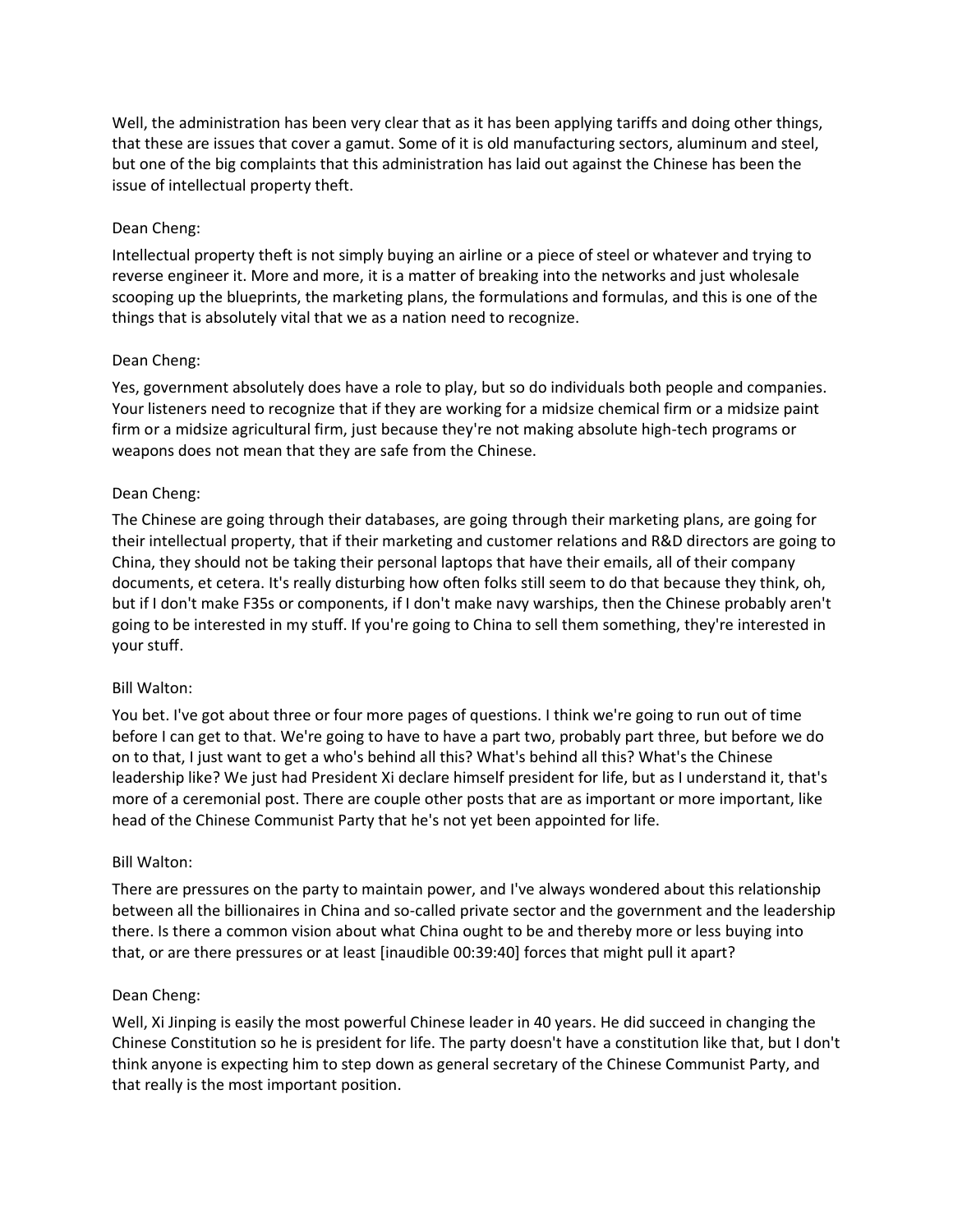## Dean Cheng:

As for Chinese millionaires and billionaires, if we take a look at companies like [Amdong 00:40:18], like [Wanda Dalian 00:40:20], like [HNA 00:40:22], the Chinese are systematically basically investigating, and in many cases, arresting or otherwise influencing top Chinese millionaires and even billionaires to either pull them into line or else to make very clear if you don't tow the line there are very, very ugly consequences. So, for a long time there was a hope that as millionaires and billionaires developed, as China economically grew, as the middle class grew that you would have a middle class track, if you will, that China would have to politically liberalize the same way it had economically.

## Bill Walton:

That was the theory about opening up trade from the very get-go.

# Dean Cheng:

Exactly. If you economically liberalize, politics will follow, and what Beijing has demonstrated, what the Chinese Communist Party has demonstrated is, "no, you don't." And the Chinese Communist Party has made very clear, far from liberalizing, it is more authoritarian. It is more restricted. Xi Jinping is more powerful and has to listen to fewer people today than his predecessors, be they Hu Jintao or Jiang Zemin.

## Klon Kitchen:

If I could just add one more thing to that. Just the only thing I would say about Xi Jinping, particularly, is that if you look at the various strategies and plans that he is behind, he makes the point, and this is politically risky to some degree, of establishing specific metrics and specific milestones.

## Klon Kitchen:

I mean, Bill, you'll know from your time, a strategy is only as good as its details, and it's kind of like, what are we actually going to do? We can do big hand waves and that only goes so far. But President Xi Jinping has a plan, and he is moving deliberately to provide the type of change that he has promised, and I think there's every reason for us to respect him and what he says. I think we should take him at his word.

## Bill Walton:

Okay. Well, we need to wrap up here. On that note, thank you for your insights, Klon Kitchen and Dean Cheng, both senior research fellows at Heritage Institute, and you can be found, Dean, your email address is ...

## Dean Cheng:

Dean.cheng, CH-E-N-G, @heritage.org.

Bill Walton:

Klon.

Klon Kitchen:

Klon, K-L-O-N, .kitchen, just like the room, @heritage.org. You can also follow me on Twitter @klonkitchen.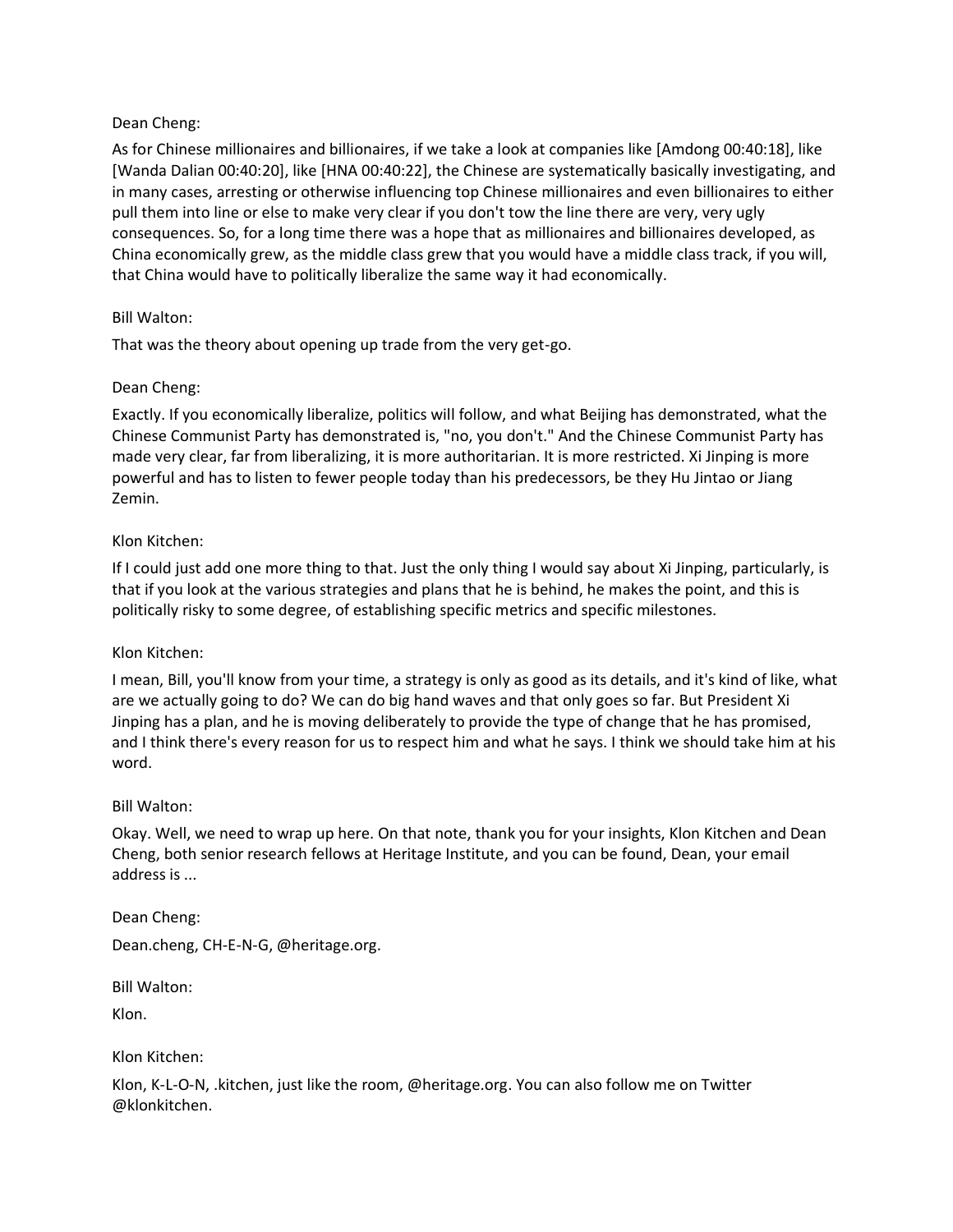Bill Walton:

Twitter, Dean.

Dean Cheng: I'm afraid I don't actually have a Twitter account.

Bill Walton:

We know too much about the dangers of having a Twitter account.

Dean Cheng:

That's right.

Bill Walton:

So, anyway, hope to have you guys back soon, and thanks for the insights. I think we need to think about China as being a real problem for us unless we do something to address it, so thank you, and [crosstalk 00:43:21] thank you for joining me and join us again for next conversation. Okay.

Bill Walton:

You guys are wonderful. This is great. Lot of content.

Dean Cheng:

Oh, good.

Klon Kitchen:

Glad you liked it.

Bill Walton: Can we all hear each other? [inaudible 00:43:38]

Klon Kitchen:

With Dean I usually just try and get out of the way.

Speaker 2: [inaudible 00:43:44].

Dean Cheng: [inaudible 00:43:45].

Bill Walton:

Didn't get out of the way that much and that was a good thing. Now I got to tell you though. I didn't want to tell you before the show, but after the last one ... I can't remember who we had on. I think we had on, who's the guy that was embedded in the Republican campaign?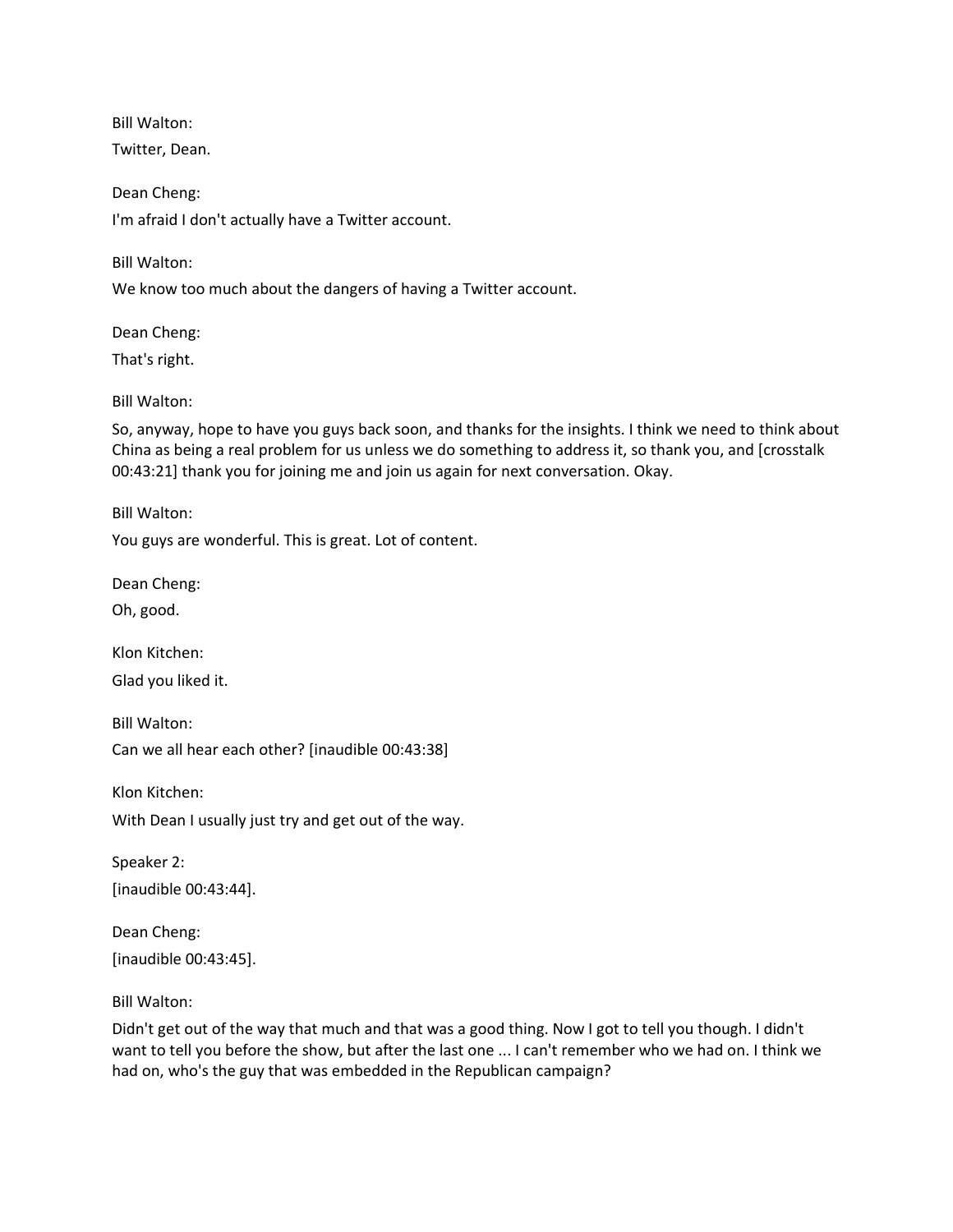Speaker 2:

Stefan Halper.

Bill Walton:

We had Stefan Halper on. He's done a lot on China. One of the comments on the YouTube chat board was ... I had Stefan with somebody else, who said, "These three will soon be arrested," and given [inaudible 00:44:16]. So this will be fun to see what kind of feedback we get.

Dean Cheng:

Excellent.

Klon Kitchen:

I'm glad it was helpful and I'm happy to help again whenever it's right.

Bill Walton:

Be more to come. This is [inaudible 00:44:30] on Daily Signal and I'm starting this new and I've done it before, but more ... I'm showcase more Heritage research and research fellows and this is all part of that, so thanks.

Klon Kitchen:

Great.

Dean Cheng: Thank you very much.

Bill Walton: Yeah. It's a [crosstalk 00:44:43].

Speaker 2:

Great. Thanks.

Klon Kitchen:

Bye-bye.

Speaker 2: I'm going to get in here.

Bill Walton: You have to take over?

Speaker 2: Yeah.